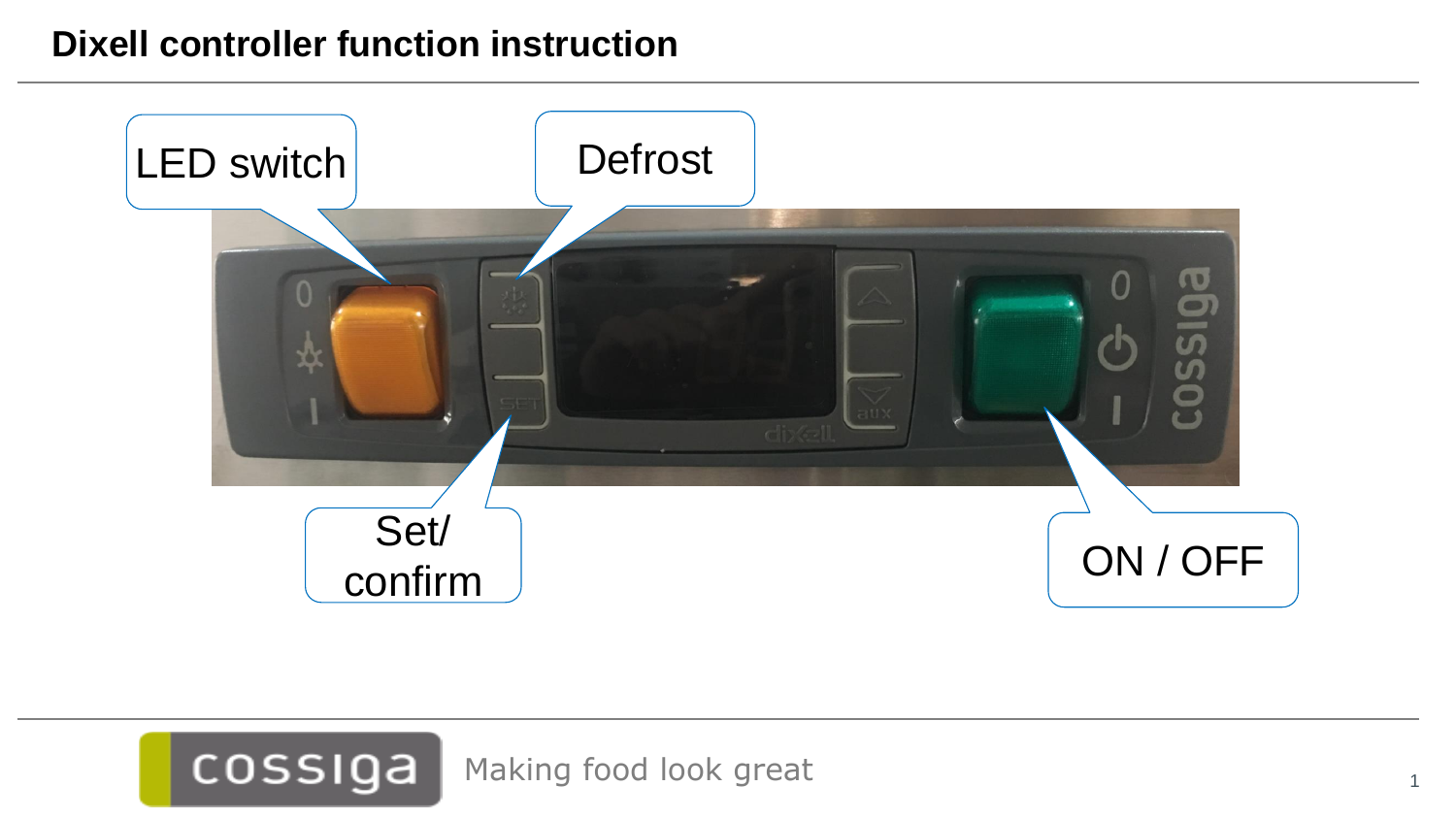## **Dixell controller operation instruction**







cossiga

| Symbo1         | Parameter                            | Remarks                                                       |                                                                                                                       |  |  |
|----------------|--------------------------------------|---------------------------------------------------------------|-----------------------------------------------------------------------------------------------------------------------|--|--|
| ╬              | Compressor                           |                                                               | Compressor is turning on                                                                                              |  |  |
| Я              | Fan                                  | Airflow fan.                                                  |                                                                                                                       |  |  |
|                | Defrost                              | Flashing, mean it is defrosting and the<br>compressor is off. |                                                                                                                       |  |  |
| <b>Buttons</b> | Parameter                            |                                                               | Operation                                                                                                             |  |  |
|                | LED lights switch                    |                                                               | " $0$ " $\rightarrow$ 'off' " $1$ " $\rightarrow$ 'on'                                                                |  |  |
| <b>SET</b>     | Set/confirm                          |                                                               | If press more than 2s, displays<br>the set point and press $\triangle$ or $\triangledown$<br>to re-set the set point. |  |  |
|                | Defrost                              |                                                               | Pressed for more than 3s, then<br>turn on defrost function                                                            |  |  |
|                | Controller &<br>Refrigeration switch |                                                               | When the switch is turning 'on'<br>then controller, heated glass,<br>EVA pan, Fans were turning on.                   |  |  |

Making food look great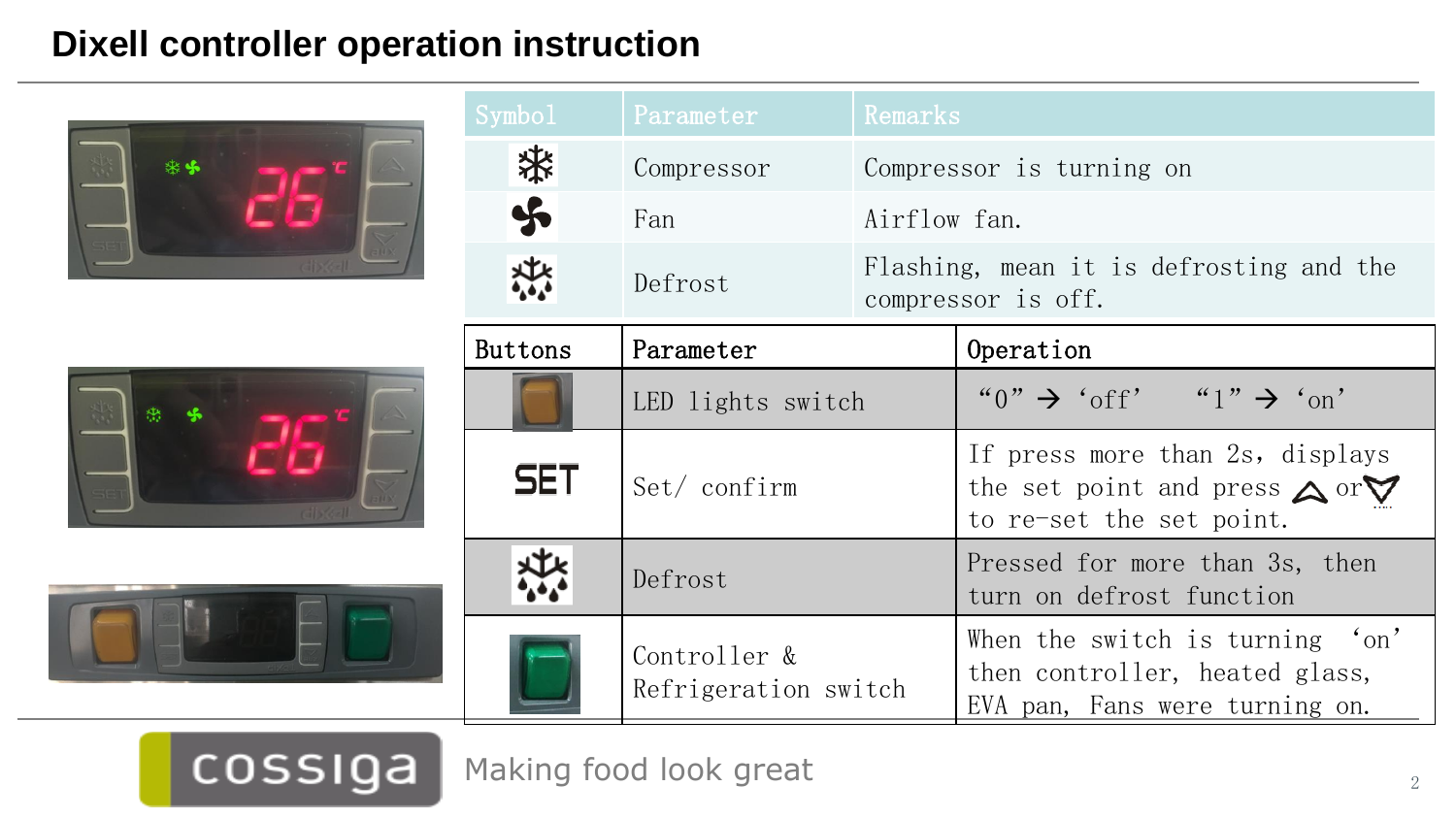## **Dixell controller operation instruction**



- 1. In order to access the configuration parameters. Press the  $SET$  and  $\nabla$ button at the same time for more than 3 seconds. Until display 'Hy', then into the first grade parameters setting;
- 2. If press  $SET$  and  $\blacktriangledown$  more than 3 seconds, and display 'Hy', release and then re-press  $SET$  and  $\blacktriangledown$  more than 7 seconds, then display will flash 'L2'and shift to display 'Hy',then means get into hidden menu ( second grade parameters setting).



cossiga

3. While into the setting, press  $\triangle$  and  $\triangledown$  to adjust and select request parameters, press  $SET$  for confirm setting.

# 4. Press **SET** and **A** at the same time to exit setting program.

Making food look great 33 and 33 and 33 and 33 and 33 and 33 and 33 and 33 and 33 and 33 and 33 and 33 and 33 and 33 and 33 and 33 and 33 and 33 and 33 and 33 and 33 and 33 and 33 and 33 and 33 and 33 and 33 and 33 and 33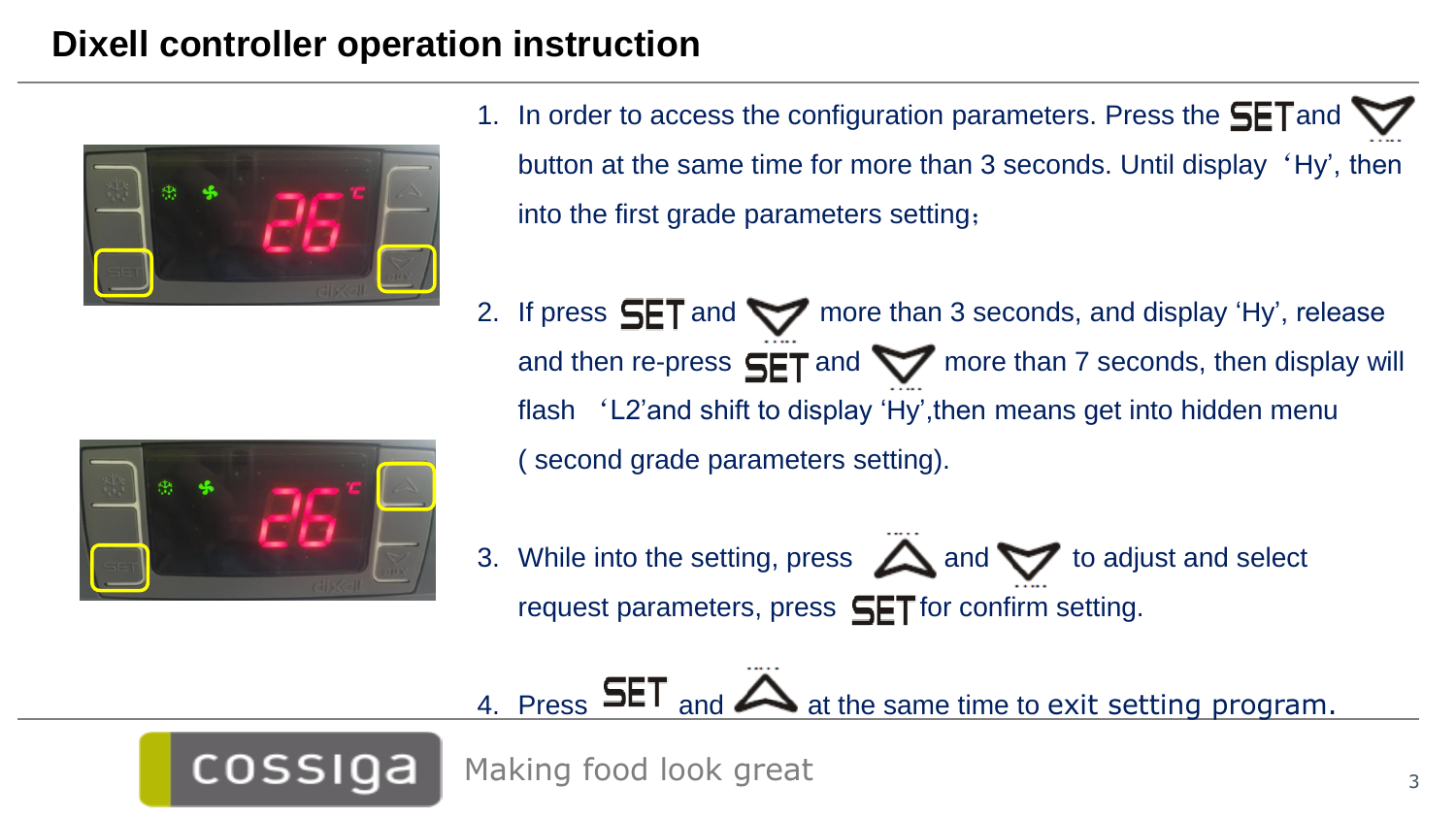## Dixell XR06CX parameters setting for all RF and OF models

|                                         |           | <b>Value</b>     |                |                |                  |                    |                         |  |
|-----------------------------------------|-----------|------------------|----------------|----------------|------------------|--------------------|-------------------------|--|
| <b>Parameter</b>                        | Code      | <b>B/STGRF</b>   | <b>LSRF</b>    | <b>LPRF</b>    | CD5/CC5RF        | OR/OF              |                         |  |
|                                         |           |                  |                |                |                  | <b>BTGOR/TTGOR</b> | <b>COSTA</b>            |  |
| Second probe presence                   | <b>P2</b> | n                | n              | ${\sf N}$      | n                | n                  | n                       |  |
| Minimum set point allowed               | <b>LS</b> | $\overline{2}$   | $\overline{2}$ | $\overline{2}$ | 2                | $\overline{2}$     | 2                       |  |
| Display on hold during defrost          | dF        | it               | it             | it             | it               | it                 | it                      |  |
| Interval between defrosts cycles, hours | id        | $\overline{4}$   | $\overline{2}$ | $\overline{4}$ | $\overline{4}$   | 2                  | $\overline{2}$          |  |
| Maximum length for defrost. minutes     | <b>Md</b> | 20               | 12             | 12             | 20               | 12                 | 12                      |  |
| Control differential                    | <b>Hy</b> | $\mathbf{1}$     | 2 <sup>2</sup> | $\overline{2}$ | $\overline{2}$   | 3                  | $\overline{\mathbf{3}}$ |  |
| First probe calibration                 | <b>ot</b> | $\overline{0}$   | $\overline{0}$ | $\mathbf{0}$   | $\mathbf 0$      | $\overline{0}$     | $\overline{0}$          |  |
| Temperature set point                   | <b>st</b> | $\boldsymbol{4}$ | 2 <sup>2</sup> | $\mathbf{2}$   | $\boldsymbol{4}$ | $\overline{2}$     | $\overline{\mathbf{4}}$ |  |
| Anti-short cycle delay                  | <b>AC</b> | $\mathbf 0$      | $\mathbf 0$    | $\mathbf 0$    | $\mathbf 0$      | $\mathbf{1}$       | $\mathbf 1$             |  |
| Fans operating mode                     | <b>FC</b> | oy               | oy             | oy             | oy               | oy                 | oy                      |  |
| Fans delay after defrost                | Fd        | $\mathbf 0$      | $\mathbf 0$    | $\mathbf 0$    | $\mathbf 0$      | $\mathbf 0$        | $\mathbf 0$             |  |

cossiga Making food look great 4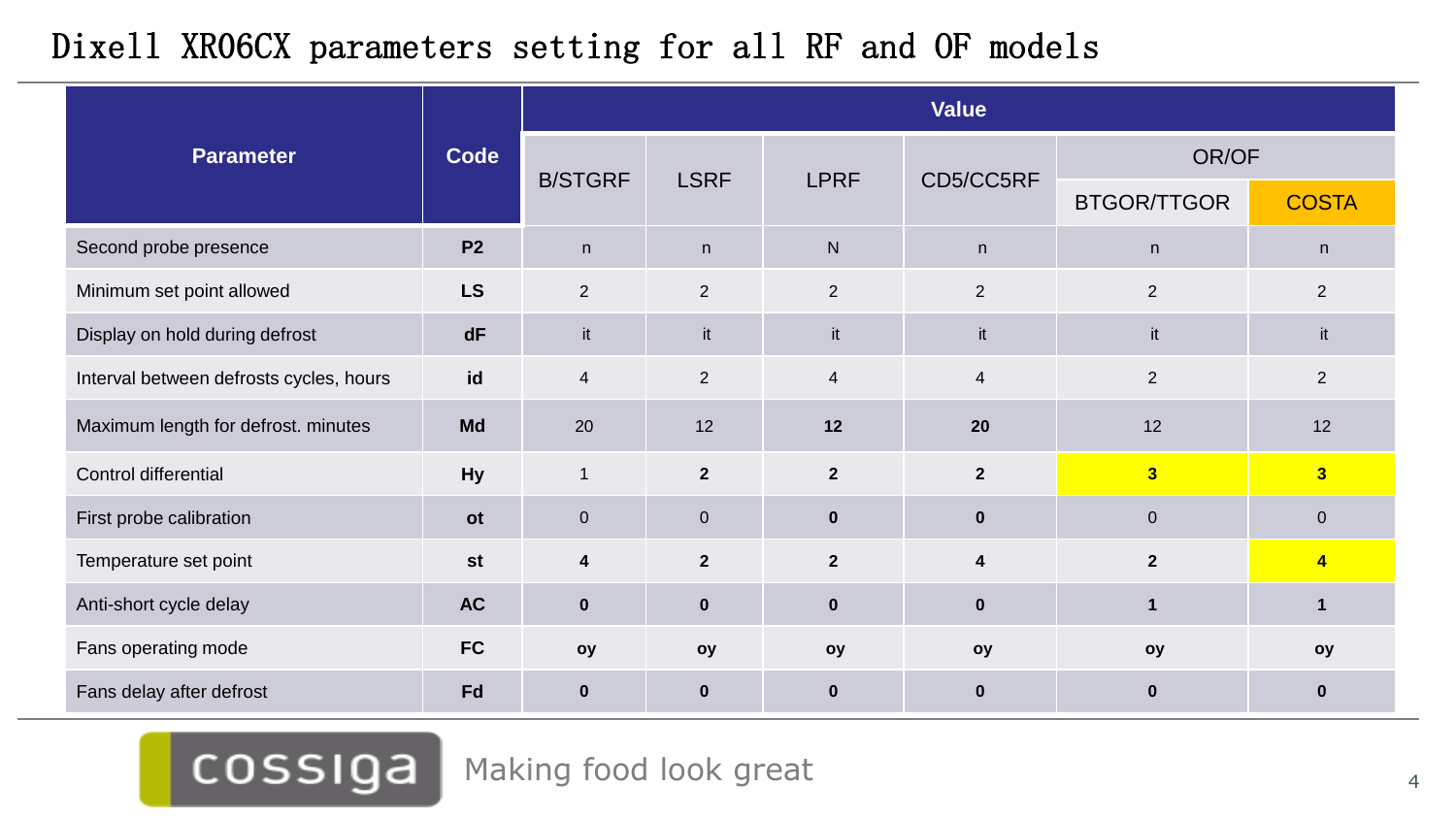### Dixell XR06CX parameters setting

| <b>Photo</b> | Code      | <b>Parameter</b>            | <b>Remark</b>                  |  |
|--------------|-----------|-----------------------------|--------------------------------|--|
| **           | <b>Hy</b> | <b>Control differential</b> | OR models should be<br>set "3" |  |
| ※ 字          | <b>ot</b> | First probe calibration     |                                |  |
| **           | p2        | Second probe presence       |                                |  |
| 张乐           | <b>AC</b> | Anti-short cycle delay      | OR models should be<br>set "1" |  |

COSSIGA Making food look great 5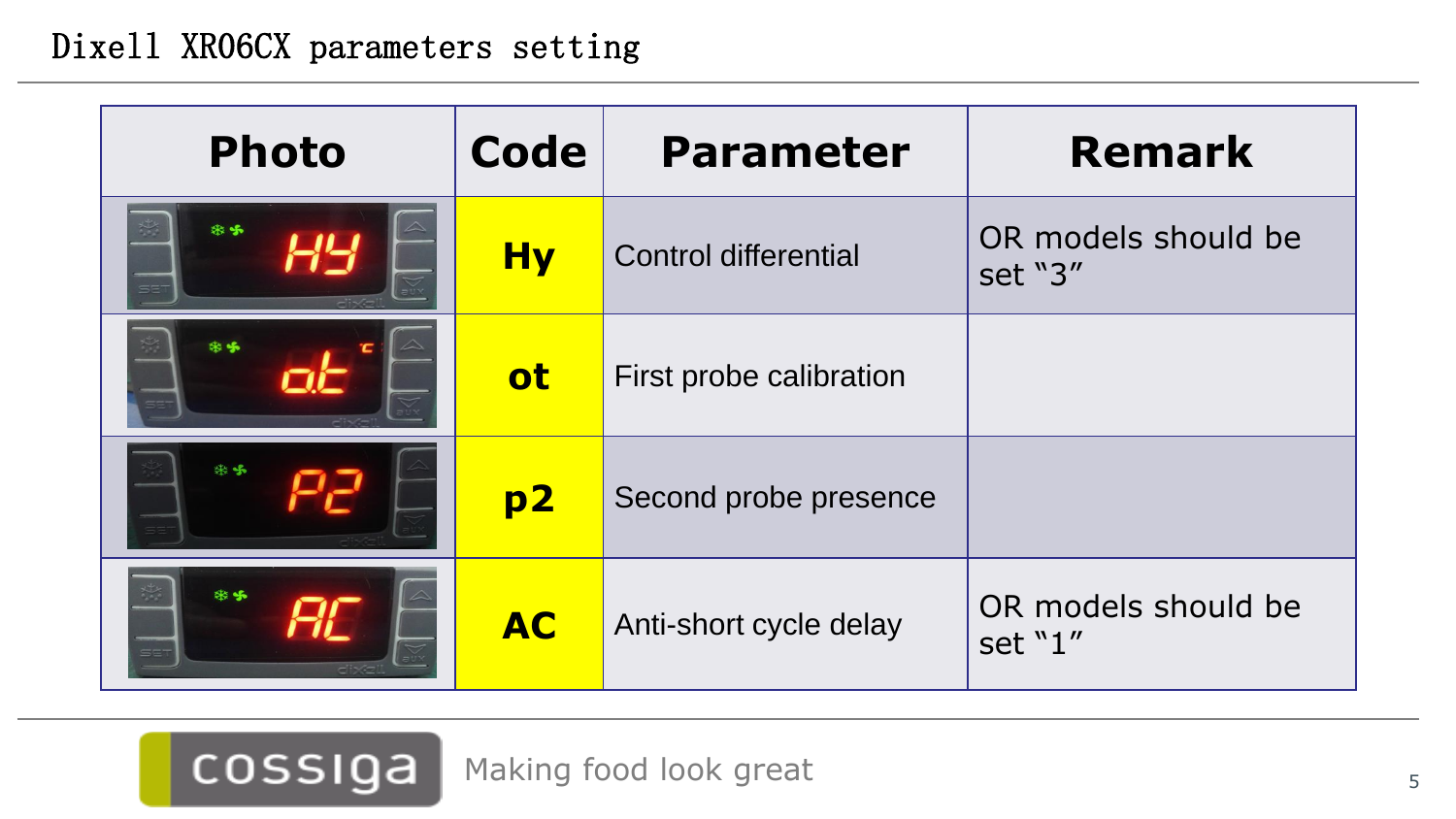| <b>Photo</b> | <b>Code</b> | <b>Parameter</b>                           | <b>Remark</b>                             |
|--------------|-------------|--------------------------------------------|-------------------------------------------|
|              | id          | Interval between defrosts<br>cycles, hours |                                           |
| 4∙ ≯         | <b>Md</b>   | Maximum length for defrost.<br>minutes     |                                           |
| *\$          | dF          | Display on hold during defrost             | In hidden menu<br>(2 <sup>nd</sup> grade) |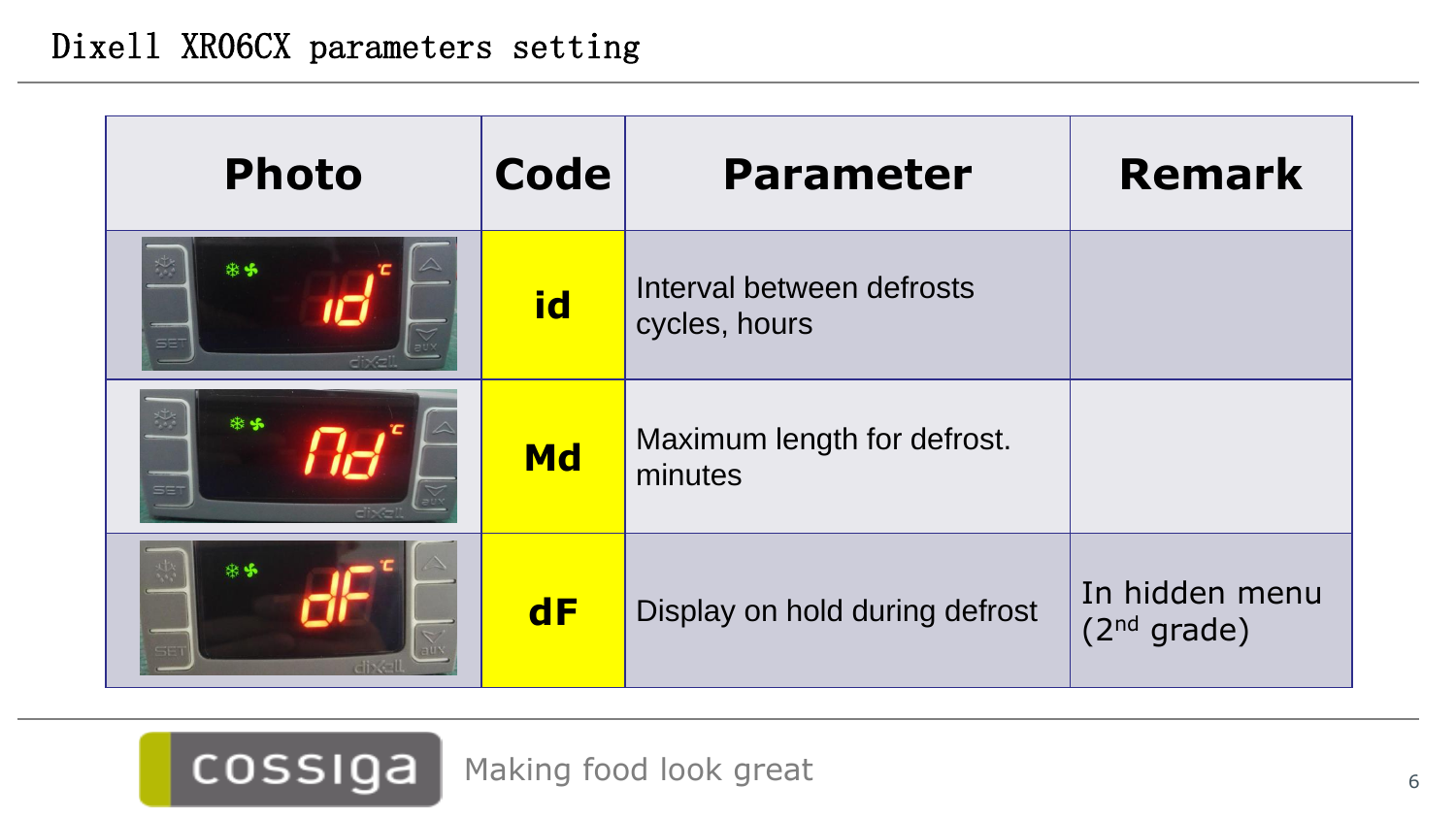### Dixell XR06CX parameters setting

| <b>Photo</b> | <b>Code</b> | <b>Parameter</b>          | <b>Remark</b>                             |
|--------------|-------------|---------------------------|-------------------------------------------|
| **           | <b>FC</b>   | Fans operating mode       |                                           |
| **           | <b>Fd</b>   | Fans delay after defrost  |                                           |
|              | <b>LS</b>   | Minimum set point allowed | In hidden menu<br>(2 <sup>nd</sup> grade) |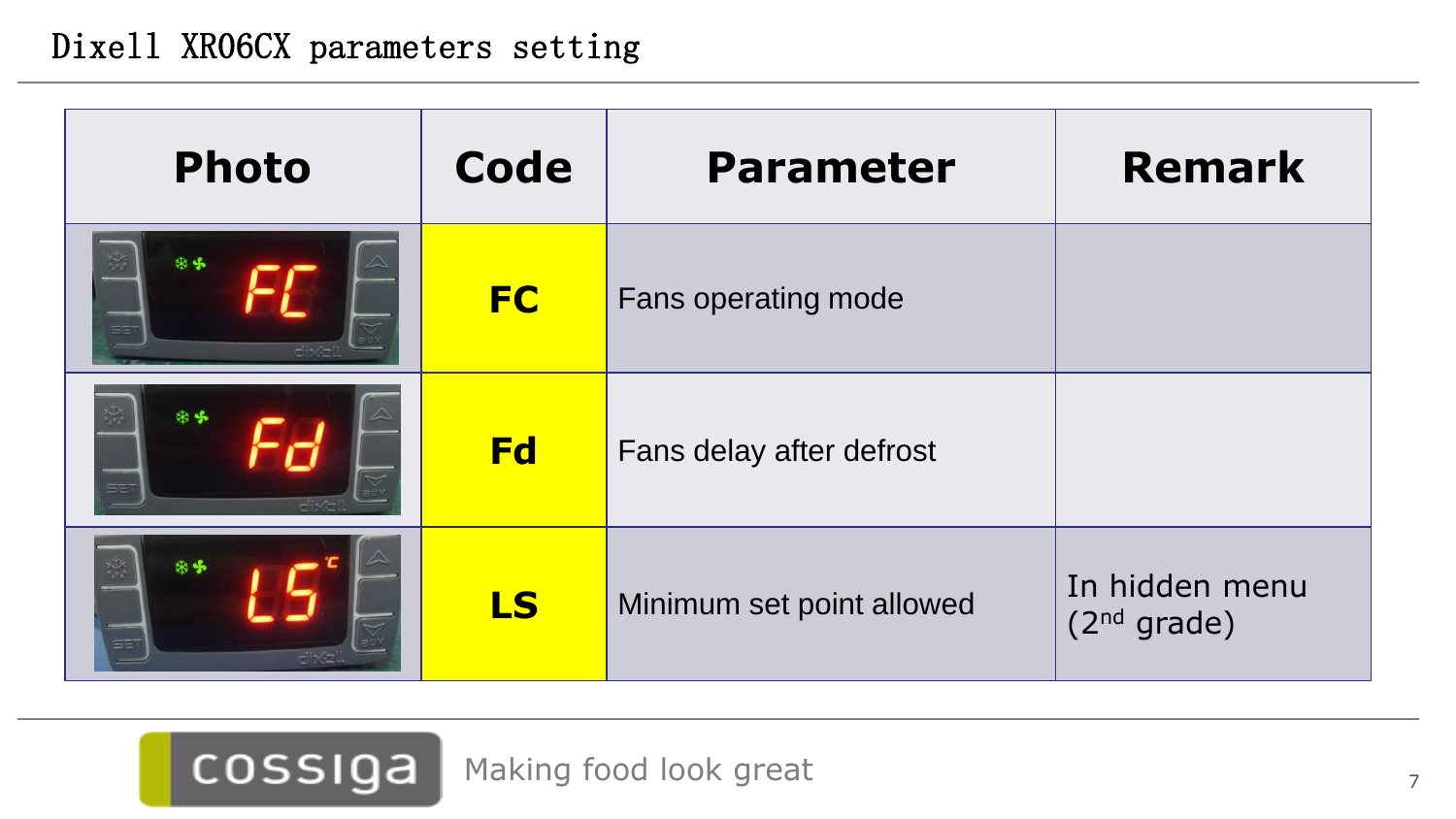|                             |           | <b>Value</b>   |                  |                       |                |              |
|-----------------------------|-----------|----------------|------------------|-----------------------|----------------|--------------|
| <b>Parameter</b>            | Code      | <b>B/STGHT</b> | <b>B/TTGOH</b>   | <b>LSBM</b><br>S/C4BM | <b>LSCM</b>    | CD5/CC5HT    |
| <b>Control differential</b> | <b>Hy</b> | 2              |                  | 2 <sup>2</sup>        | $\overline{2}$ | $\mathbf{3}$ |
| First probe calibration     | <b>ot</b> | $\theta$       | $\boldsymbol{0}$ | $\overline{0}$        | $-9$           | $\bf{0}$     |
| Temperature set point       | <b>st</b> | 75             | 75               | 80                    | 75             | 75           |
| Operating mode              | <b>CH</b> | <b>HT</b>      | <b>HT</b>        | HT                    | HT             | HT           |

COSSIGA Making food look great 8